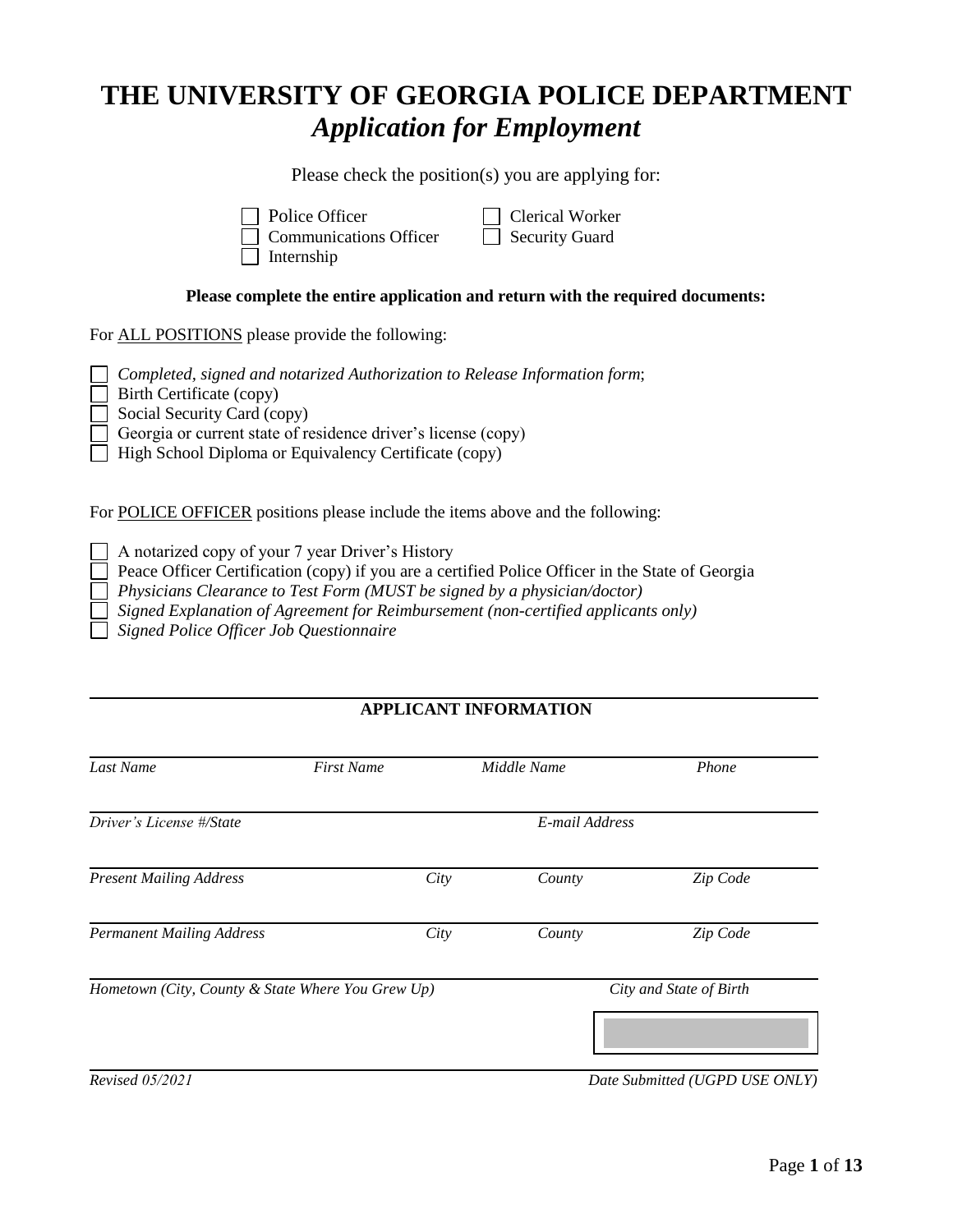#### **INSTRUCTIONS**

In order for your application to be evaluated adequately, it is extremely important that all the appropriate information be included. Every space on the form should be filled with an answer. Any questions that do not apply or to which the answers are unknown should be answered as "N/A" for non-applicable or "Unknown." Any spaces left blank and later discovered to pertain to the applicant could result in disqualification or dismissal. Any questions about the Applicant Information Form or the hiring procedure should be addressed to the UGA Police Department's Administrative Lieutenant at (706) 542-5813. If there is not enough room on any portion of this form for the requested information, please attach additional sheets for the information as required. Please include zip codes and current phone numbers with all address information. Please note the following important information:

- **Incomplete applications will not be processed;**
- **Applications submitted for positions without current vacancies will not be processed or maintained, contact the UGA Police Department or refer to the UGA Human Resources on-line job listings [\(www.hr.uga.edu\)](http://www.hr.uga.edu/) to search for current vacancies within the UGA Police Department;**
- The Authorization to Release Information form (*page 3*) must be completed, signed and properly notarized;
- **The Physicians Clearance to Test form (***page 4***) must bear the original signature of a licensed physician, copies will not be accepted;**
- **Do not include any additional medical information or forms other than what is requested in the application, this may result in the application being disqualified;**
- **Ensure that all forms that require signatures are properly dated, signed and included in the packet;**
- **Ensure that the attachments listed below are included in the specified location and order;**
- **Ensure that you have read and signed the STATEMENT OF COMPLETION below after thoroughly reviewing your application for accuracy and completeness.**

Attach the required documents listed below and any additional documents or copies in the following order at the end of the application packet:

- **1. Birth Certificate (copy);**
- **2. Social Security Card (copy);**
- **3. Georgia or current state of residence driver's license (copy);**
- **4. High School Diploma or Equivalency Certificate (copy);**
- **5. Peace Officer Certification (copy) if you are a certified Police Officer in the State of Georgia;**
- **6. A notarized copy of your 7 year Driver's History (contact your local DMVS Office);**
- **7. Additional copies or pertinent documents.**

# **STATEMENT OF COMPLETION**

**I hereby certify that each and every statement made on this form is true and complete and that this application includes the documents which are required to be attached for the position applied for as outlined on the first page of this application. I further understand that any false statement or omission of information will subject me to disqualification or dismissal. Lastly, I understand that an incomplete application or an application lacking the necessary attached paperwork, signatures or notarization will result in my application not being processed.**

**Signature Date**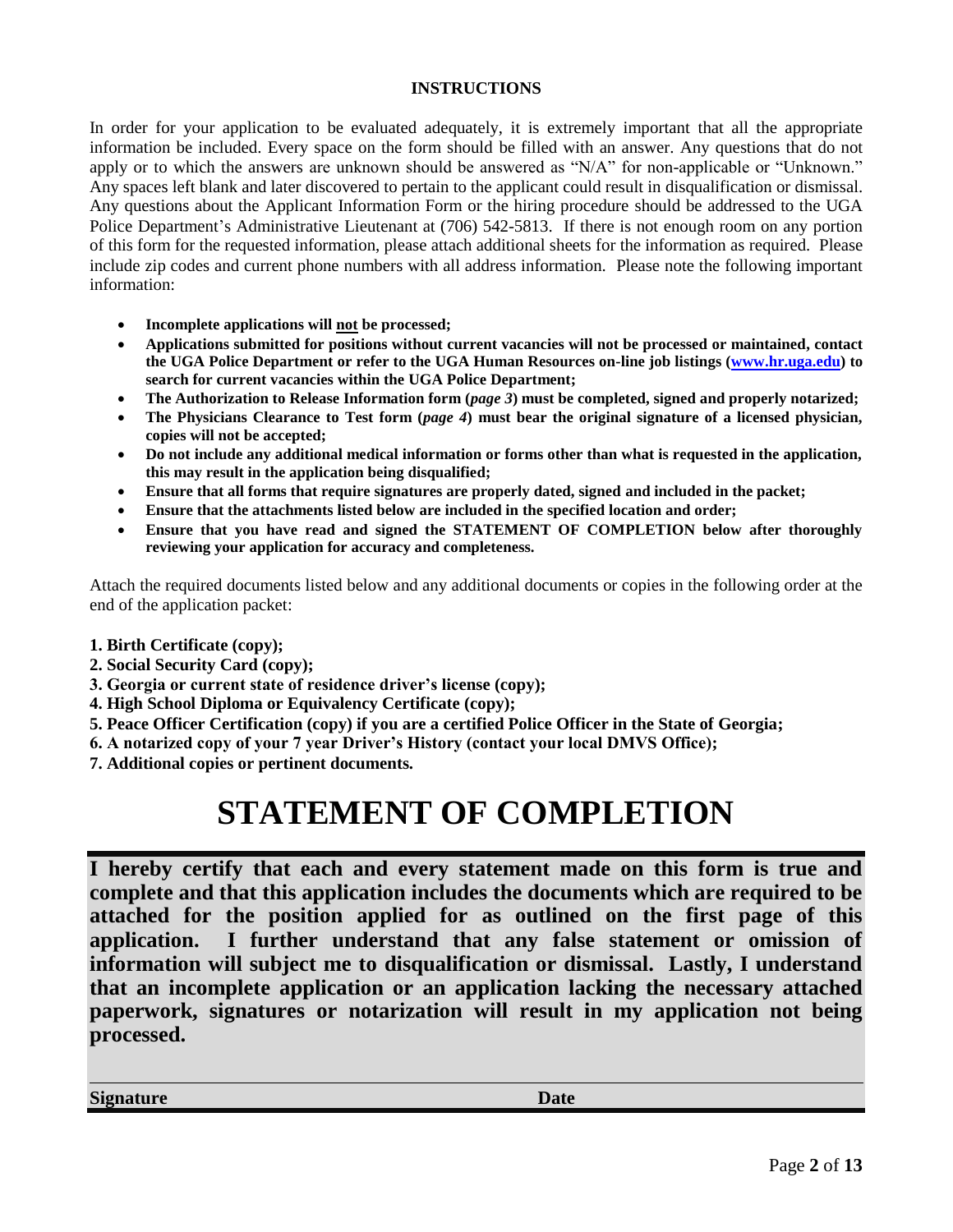# *The University of Georgia Police Department Authorization to Release Information*

| Last Name                     |        | <b>First Name</b> |              | Middle Name |
|-------------------------------|--------|-------------------|--------------|-------------|
| <b>Social Security Number</b> | Height | Weight            | Eye Color    | Hair Color  |
| Date of Birth                 | Sex    |                   | Race         |             |
| <b>Street Address</b>         |        | City              | <b>State</b> | Zip         |

having filed an application for employment with the University of Georgia Police Department, hereby consent to have a background investigation conducted in regard to my possible future employment. This investigation and my consent necessarily involve the areas of moral character, professional reputation, physical and mental fitness, credit, employment history, and education.

I understand that I will not receive a copy of the information obtained through this investigation and that I am not entitled to know its contents. The contents of my background are privileged.

I also authorize and request every person, firm, corporation, agency, court, association or institution having control of any documents, records or other information pertaining to me, including all documents and records regarding charges or complaints filed against me, or any other pertinent data, to furnish them to the University of Georgia Police Department for inspection and copying.

I hereby give consent to the University of Georgia Police Department to solicit, obtain, inspect and copy any and all information, records and documents necessary to complete a thorough background investigation relative to my possible future employment. Pertinent records may include, but are not limited to (initial each item below):

*Criminal and driver history records, Educational records, Previous and current employment records, Credit history and financial records, Access to any and all social media networking sites of which I am a member;*

I hereby release and forever discharge every person, firm, corporation, agency, court, association or institution furnishing such information from any and all liability arising out of the furnishing of such documents, records or information, or out of the investigation made by the University of Georgia Police Department.

I hereby release and forever discharge the University of Georgia, its Police Department, the Board of Regents of the University System of Georgia, their members individually and their officers, agents and employees from any and all claims, demands, rights and causes of action of whatever kind arising from or by reason of any injury, damage or the consequences thereof, resulting from or in any way connected with the background investigation conducted in regard to my possible future employment.

I understand that the acceptance of this Release, Waiver of Liability and Covenant Not to Sue by the Board of Regents of the University System of Georgia shall not constitute a waiver, in whole or in part, of sovereign immunity by said Board, its members, officers, agents, and employees.

I hereby certify that I am at least 18 years of age and suffering under no legal disability and that I have read and understood the above.

| Signature of Applicant     |                      | <b>Printed Name</b>     | Date |
|----------------------------|----------------------|-------------------------|------|
| State of<br>before me this | County of_<br>day of | Sworn to and subscribed |      |

\_\_\_\_\_\_\_\_\_\_\_\_\_\_\_\_\_\_\_\_\_\_\_ \_\_\_\_\_\_\_\_\_\_\_\_\_\_\_

 *Notary Public Expiration Date*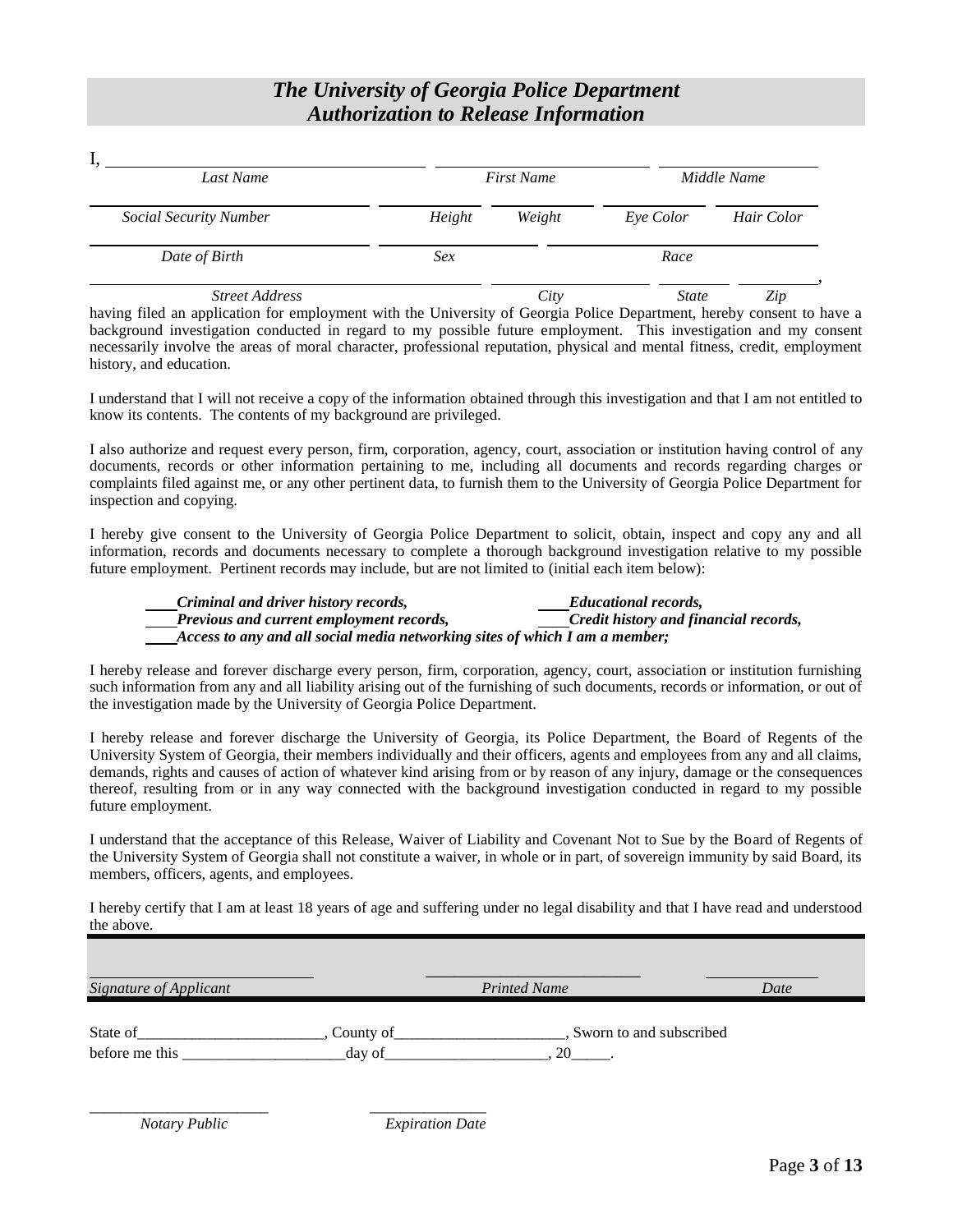*The University of Georgia Police Department Medical/Physician's Clearance to Test Form*

### NAME OF PARTICIPANT

\_\_\_\_\_\_\_\_\_\_\_\_\_\_\_\_\_\_\_\_\_\_\_\_\_\_\_\_\_\_\_\_\_\_\_\_\_\_\_\_\_\_\_\_

Dear Physician:

The purpose of this communication is to inform you of the above-named individual's intentions with regards to participation in the University of Georgia Police Department's pre-employment physical abilities test. We are aware of the fact that strenuous physical activity may be inadvisable for some individuals. As such, we request that you indicate whether the abovenamed participant has any medical condition or disorder that would preclude participation. It must be emphasized that we are not asking you to assume responsibility for the participant while participating in this test. Rather, we merely want to have as much information as possible when making decisions concerning applicability of testing.

The testing program will consist of a series of physical abilities tests conducted at our training site. The battery of job-related field tests is intended to be completed in the fastest possible time and will require maximum effort by the participant. Tests are designated to measure balance, muscular endurance and strength, flexibility, anaerobic power and capacity, fine motor skill and aerobic power. Tests will include two 220-yard runs, dragging a 160 lb. object 100-feet, jumping over obstacles (12-14 inches high), climbing over a wall (40 inches high), two 50-foot sprints and movement around a series of pylons.

Ultimately, the primary goal of this testing is to determine whether the participant is capable of performing minimum standards appropriate to law enforcement, corrections or correctional probation.

I have examined this participant and his/her medical history, and based upon my evaluation, I recommend that:

\_\_\_\_\_\_\_\_\_\_\_\_\_\_\_\_\_\_\_\_\_\_\_\_\_\_\_\_\_\_\_\_\_\_\_\_\_\_\_\_\_\_\_\_\_\_\_\_\_\_\_\_\_\_\_\_\_\_\_\_\_\_\_\_\_\_\_\_\_\_\_\_

Participation is NOT advisable at the present time. (If you advise against participation, please DO NOT disclose the participant's medical condition on this form.)

\_\_\_\_\_\_Within a reasonable degree of probability, no medical condition or disorder exists which precludes this participant from participation in the physical abilities' tests as described.

*Signature of Physician Date*

*Name and Address of Physician*

\_\_\_\_\_\_\_\_\_\_\_\_\_\_\_\_\_\_\_\_\_\_\_\_\_\_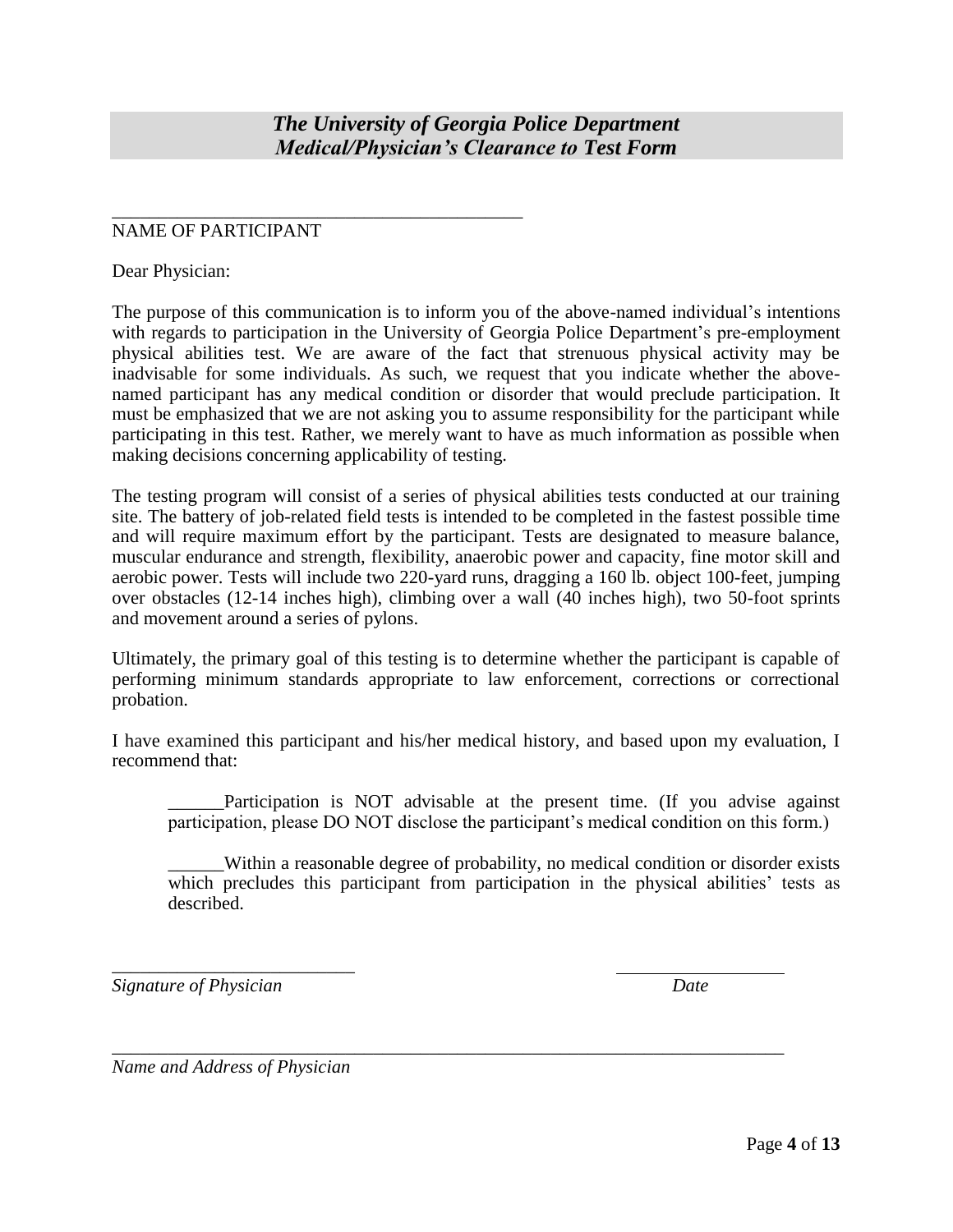# *Explanation of Agreement for Reimbursement (Non-Certified Applicants)*

Before being hired by the University of Georgia Police Department you will be required, as a condition of employment, to sign an Agreement for Reimbursement. This explanation is not to serve as the official Agreement for Reimbursement. The Agreement for Reimbursement will be signed by the employee upon being offered employment with the University of Georgia Police Department. The Agreement for Reimbursement contains the following provisions:

- 1. The employer has agreed to hire the employee to exercise his/her skills and abilities required to serve as a duly appointed police officer with the University of Georgia Police Department.
- 2. The employee recognizes that there are certain expenses connected with the training required to become a certified police officer in accordance with the Georgia Peace Officer Standards and Training Council.
- 3. The employer shall be responsible for paying the employee's salary while attending the police academy and will further provide the employee with uniforms, weapons and other necessary equipment.
- 4. In exchange for receiving a salary while attending the police academy and equipment necessary to perform the tasks of a police officer, the employee agrees to work for the University of Georgia Police Department for a period of twenty-four (24) months, beginning on the date of successful completion of the police academy.
- 5. The employee agrees that the training is not only necessary but is also a valuable asset to the employee and the Police Department can only recover the costs of such training by receiving the services of the employee for the twenty-four (24) month period.
- 6. The employee agrees that if he/she should leave the Department voluntarily prior to completion of the police academy, he/she shall reimburse the Department for the amount of their gross salary for the time attended plus an administrative cost of 10% of their salary during that time. No reimbursement will be assessed if the employee involuntarily fails to complete the police academy.
- 7. Employee agrees that if he/she leaves the Department voluntarily within the twentyfour (24) month period that he/she will pay back the cost of the training and outfitting as follows:
	- a. 0 to 18 months…………………………100%
	- b. 19 to 24 months………………………..75%
- 8. The total due if the employee voluntarily terminates employment before working the full 18 months will be \$18,701.00 which will lessen to \$14,025.00 from the beginning of the  $19<sup>th</sup>$  month until the end of the  $24<sup>th</sup>$  month.

**I have read and understand the explanation of the Agreement for Reimbursement. I realize that further explanation will be provided at a later date or upon my request.**

\_\_\_\_\_\_\_\_\_\_\_\_\_\_\_\_\_\_\_\_\_\_\_\_\_\_\_\_\_\_\_\_\_\_\_\_\_\_\_\_ \_\_\_\_\_\_\_\_\_\_\_\_\_\_\_\_\_

Signature Date Date by the Contract of the Contract of the Date Date Date

Printed Name of Applicant

\_\_\_\_\_\_\_\_\_\_\_\_\_\_\_\_\_\_\_\_\_\_\_\_\_\_\_\_\_\_\_\_\_\_\_\_\_\_\_\_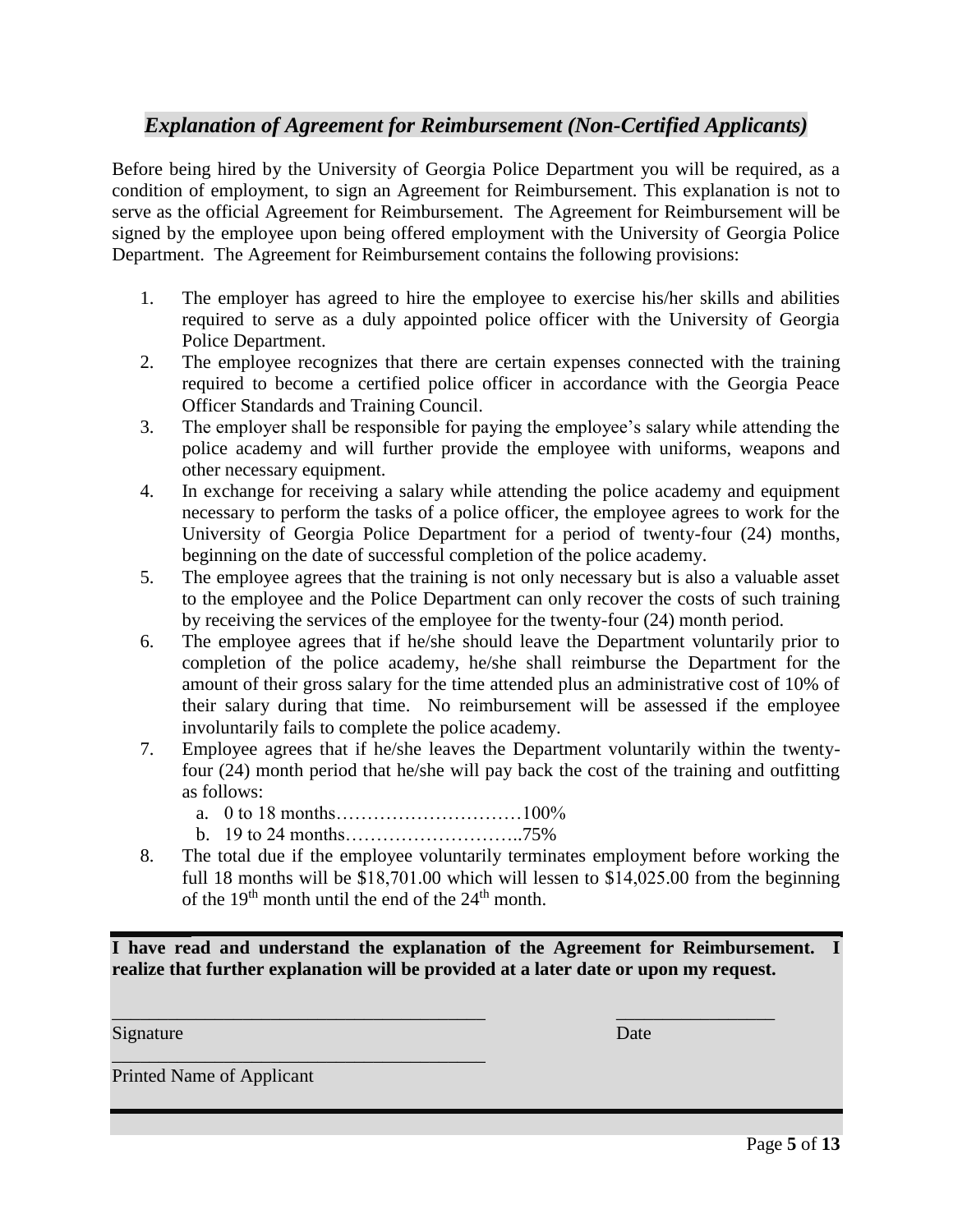## *Police Officer Job Description Questionnaire*

*The following fourteen (14) questions ask about your willingness and/or ability to perform certain tasks required of a Police Officer. Please answer all of the questions accurately. Failure to do so may delay your application. Check the answer that best describes how you rate yourself on each item. This is not a test.* 

| 1.  | Are you willing to undergo a background investigation to establish your integrity?<br>(This will cover any arrest/criminal records, traffic record, military record, etc.)                                                                                                         | $Yes \Box No \Box$               |
|-----|------------------------------------------------------------------------------------------------------------------------------------------------------------------------------------------------------------------------------------------------------------------------------------|----------------------------------|
| 2.  | Understanding that the Georgia Peace Officer Standards and Training Council<br>requires you to qualify annually with your firearm, are you willing to maintain<br>a proficiency level which allows you to meet this standard even if this involves<br>practicing on your own time? | $Yes \Box No \Box$               |
| 3.  | Are you willing to work day, evening, or night shifts along with holidays and<br>weekends?                                                                                                                                                                                         | $Yes \Box No \Box$               |
| 4.  | Are you willing to stop arguments and fights in spite of potential danger of<br>physical harm to yourself?                                                                                                                                                                         | $Yes \Box No \Box$               |
| 5.  | Are you willing to approach and arrest dangerous persons?                                                                                                                                                                                                                          | $Yes \Box No \Box$               |
| 6.  | Are you willing to complete detailed reports and maintain accurate records?                                                                                                                                                                                                        | Yes $\Box$ No $\Box$             |
| 7.  | Are you willing to interact and work with people from different cultural, ethnic,<br>and/or socioeconomic backgrounds?                                                                                                                                                             | $Yes \Box No \Box$               |
| 8.  | Are you willing to attend training programs necessary to meet the minimum annual<br>training standard set forth by the Georgia Peace Officer Standards and Training<br>Council?                                                                                                    | $Yes \Box No \Box$               |
| 9.  | In this job you will be issued a firearm as part of your basic equipment. With this in<br>mind, are you willing to use necessary force, up to and including deadly force?                                                                                                          | Yes $\Box$ No $\Box$             |
| 10. | Are you willing to tolerate verbal abuse and insults and not let them interfere with<br>your ability to do your job?                                                                                                                                                               | Yes $\Box$ No $\Box$             |
| 11. | Are you willing to submit to a pre-employment drug screening?                                                                                                                                                                                                                      | $Yes \Box No \Box$               |
| 12. | Are you willing to take a pre-employment written psychological examination?                                                                                                                                                                                                        | $Yes \Box No \Box$               |
| 13. | Are you willing to take a pre-employment truth verification examination?                                                                                                                                                                                                           | $Yes \mid No \mid$               |
| 14. | Are you willing to make decisions based on limited information?                                                                                                                                                                                                                    | $\overline{N_0}$<br>$Yes$ $\Box$ |

*PLEASE SIGN THIS QUESTIONNAIRE AFTER READING THE STATEMENT BELOW.*

**I have read and understand the Police Officer job description. I have read and answered each of the fourteen (14) questions honestly. I realize that other portions of the application process may serve to check my answers to these questions.**

Signature **Date** Date of *Date Company* and *Date Company* and *Date Company* and Date Date Company and Date Company and Date Company and Date Company and Date Company and Date Company and Date Company and Date Company and

\_\_\_\_\_\_\_\_\_\_\_\_\_\_\_\_\_\_\_\_\_\_\_\_\_\_\_\_\_\_\_\_\_\_\_\_\_\_\_\_\_ \_\_\_\_\_\_\_\_\_\_\_\_\_\_\_\_

Printed Name of Applicant

\_\_\_\_\_\_\_\_\_\_\_\_\_\_\_\_\_\_\_\_\_\_\_\_\_\_\_\_\_\_\_\_\_\_\_\_\_\_\_\_\_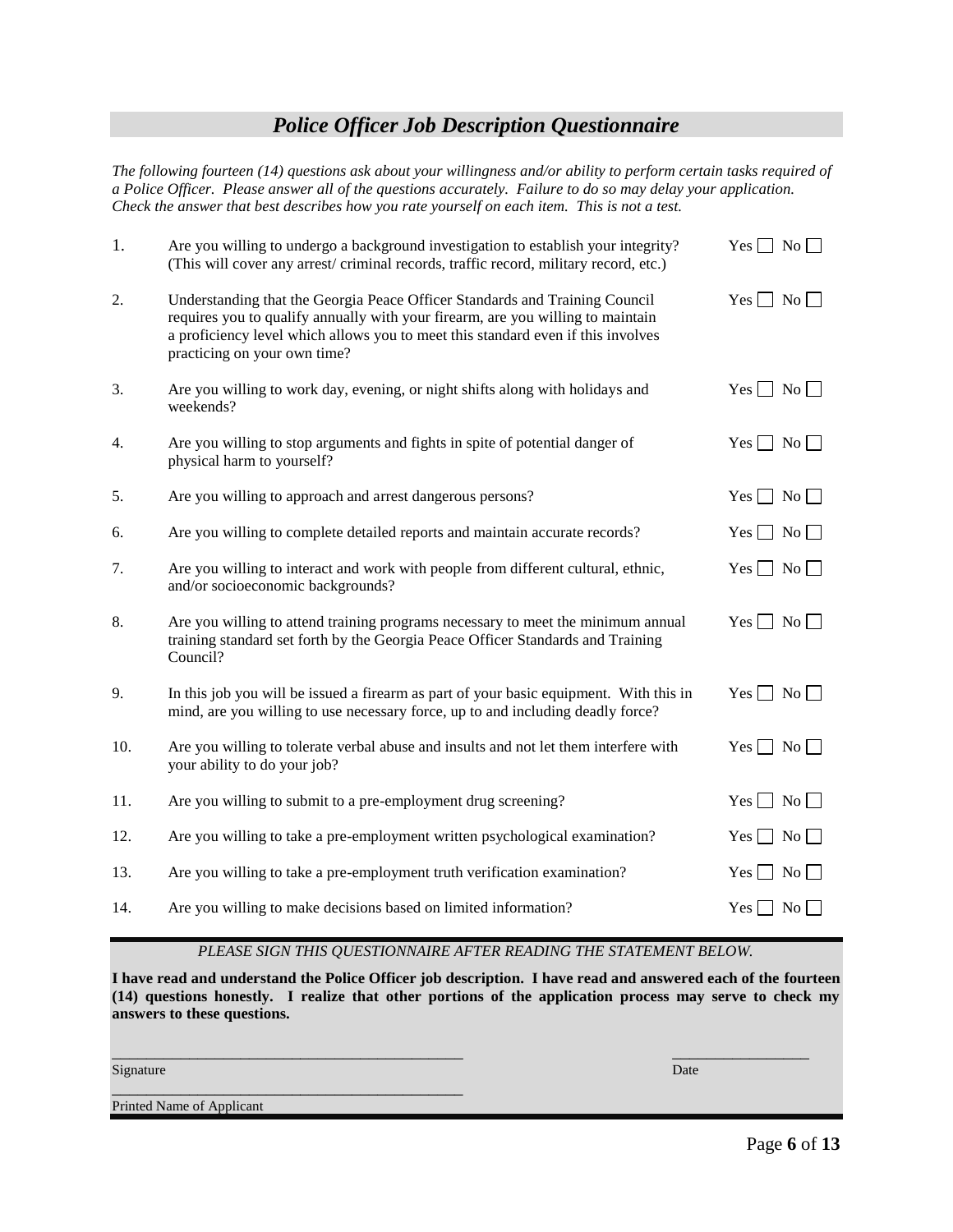# **Career Objectives**

| Please describe any qualifications, specialized training and/or other skills that you possess which you feel relate to |  |  |  |  |  |  |  |
|------------------------------------------------------------------------------------------------------------------------|--|--|--|--|--|--|--|
| Law Enforcement work:                                                                                                  |  |  |  |  |  |  |  |

| Clubs, Organizations, Civic Groups, or Affiliations, etc.: |  |
|------------------------------------------------------------|--|

Hobbies

# **Formal Education**

Colleges, Universities, Vocational or Trade Schools Attended:

| <b>Name</b> | <b>Location</b> (city, state)                                               | <b>Hours/Degree</b>            |
|-------------|-----------------------------------------------------------------------------|--------------------------------|
|             |                                                                             |                                |
|             |                                                                             |                                |
| <b>Name</b> | High Schools:<br><b>Location</b> (city, state)                              | Graduate? (Yes or No)          |
|             |                                                                             |                                |
|             | <b>GED/USAFI:</b>                                                           |                                |
| <b>GED</b>  | <b>USAFI</b>                                                                | Location test was administered |
|             | Equivalency Diploma or Certificate Awarded? Yes $\Box$ No $\Box$ N/A $\Box$ |                                |
|             |                                                                             |                                |
|             | Name and Address of State Authority Issuing the Diploma: ____               |                                |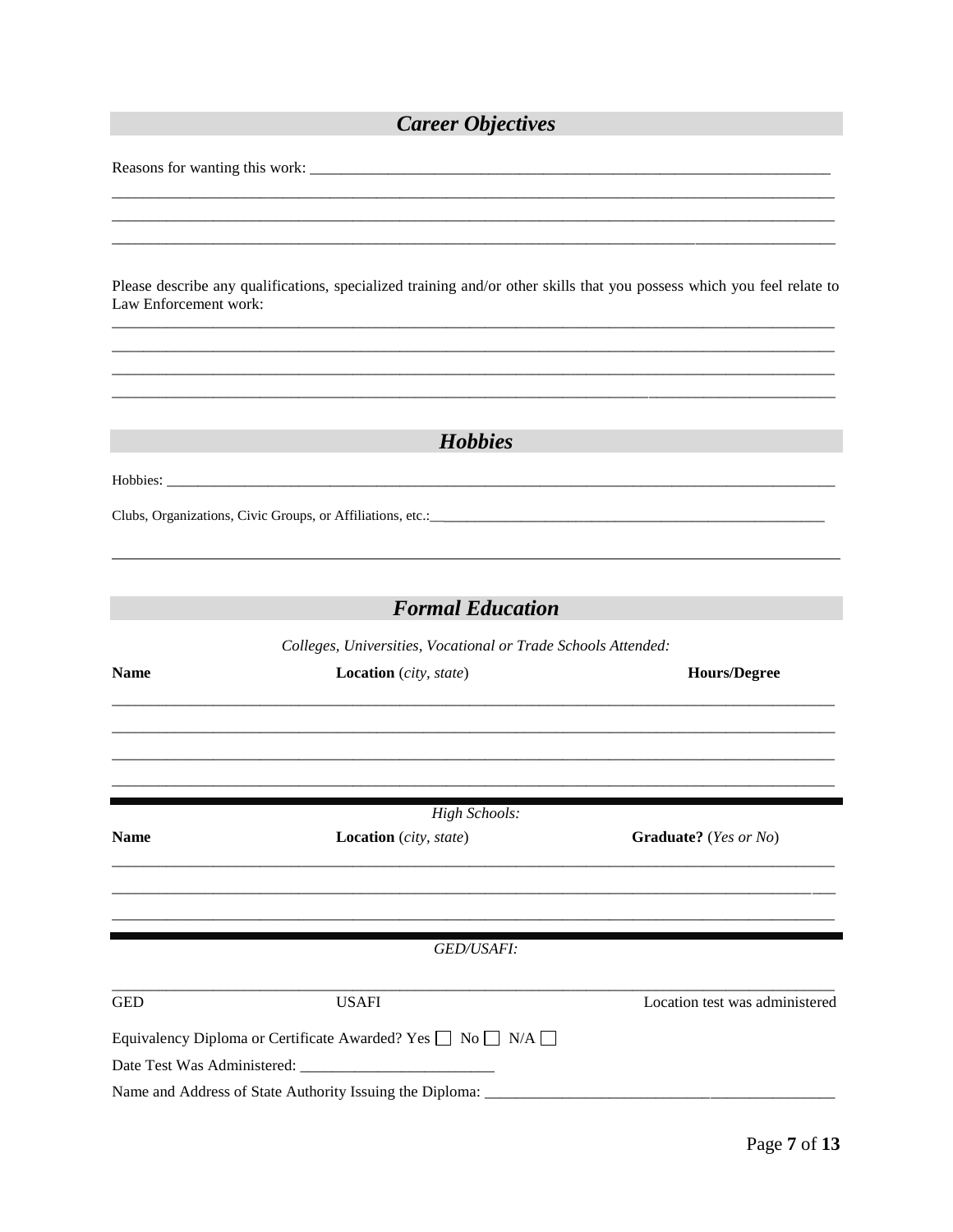# *Completed Military Service*

| <b>Branch</b>                       | Selective Service Number                                             |                                                      |                              | From $(mo/yr)$ To $(mo/yr)$ |
|-------------------------------------|----------------------------------------------------------------------|------------------------------------------------------|------------------------------|-----------------------------|
| Military Job Description            |                                                                      |                                                      | <b>Highest Rank Attained</b> |                             |
|                                     | Date and Location of your first entrance into active duty: _________ |                                                      |                              |                             |
| Unit Assignments in the Service:    |                                                                      |                                                      |                              |                             |
| <b>Branch</b>                       | Unit<br>(Company/Ship)                                               | <b>Location</b>                                      | From<br>Mo/Yr                | <b>To</b><br>Mo/Yr          |
|                                     |                                                                      |                                                      |                              |                             |
|                                     |                                                                      |                                                      |                              |                             |
|                                     |                                                                      |                                                      |                              |                             |
|                                     |                                                                      |                                                      |                              |                             |
|                                     |                                                                      |                                                      |                              |                             |
| Type of Discharge: Honorable $\Box$ | General $\Box$                                                       | Medical $\Box$<br>Bad Conduct                        |                              | Dishonorable                |
|                                     |                                                                      | <b>Places of Residence Within the Past Ten Years</b> |                              |                             |
| Address                             | City                                                                 | County                                               | <b>State</b>                 | Zip Code                    |

| Address | City | County | <b>State</b> | Zip Code |
|---------|------|--------|--------------|----------|
| Address | City | County | State        | Zip Code |
| Address | City | County | State        | Zip Code |
| Address | City | County | State        | Zip Code |
| Address | City | County | State        | Zip Code |
| Address | City | County | State        | Zip Code |

 $\overline{a_1}$  ,  $\overline{a_2}$  ,  $\overline{a_3}$  ,  $\overline{a_4}$  ,  $\overline{a_5}$  ,  $\overline{a_6}$  ,  $\overline{a_7}$  ,  $\overline{a_8}$  ,  $\overline{a_9}$  ,  $\overline{a_9}$  ,  $\overline{a_9}$  ,  $\overline{a_9}$  ,  $\overline{a_9}$  ,  $\overline{a_9}$  ,  $\overline{a_9}$  ,  $\overline{a_9}$  ,  $\overline{a_9}$  ,

*Persons currently residing with you (Do Not Include Dependents)*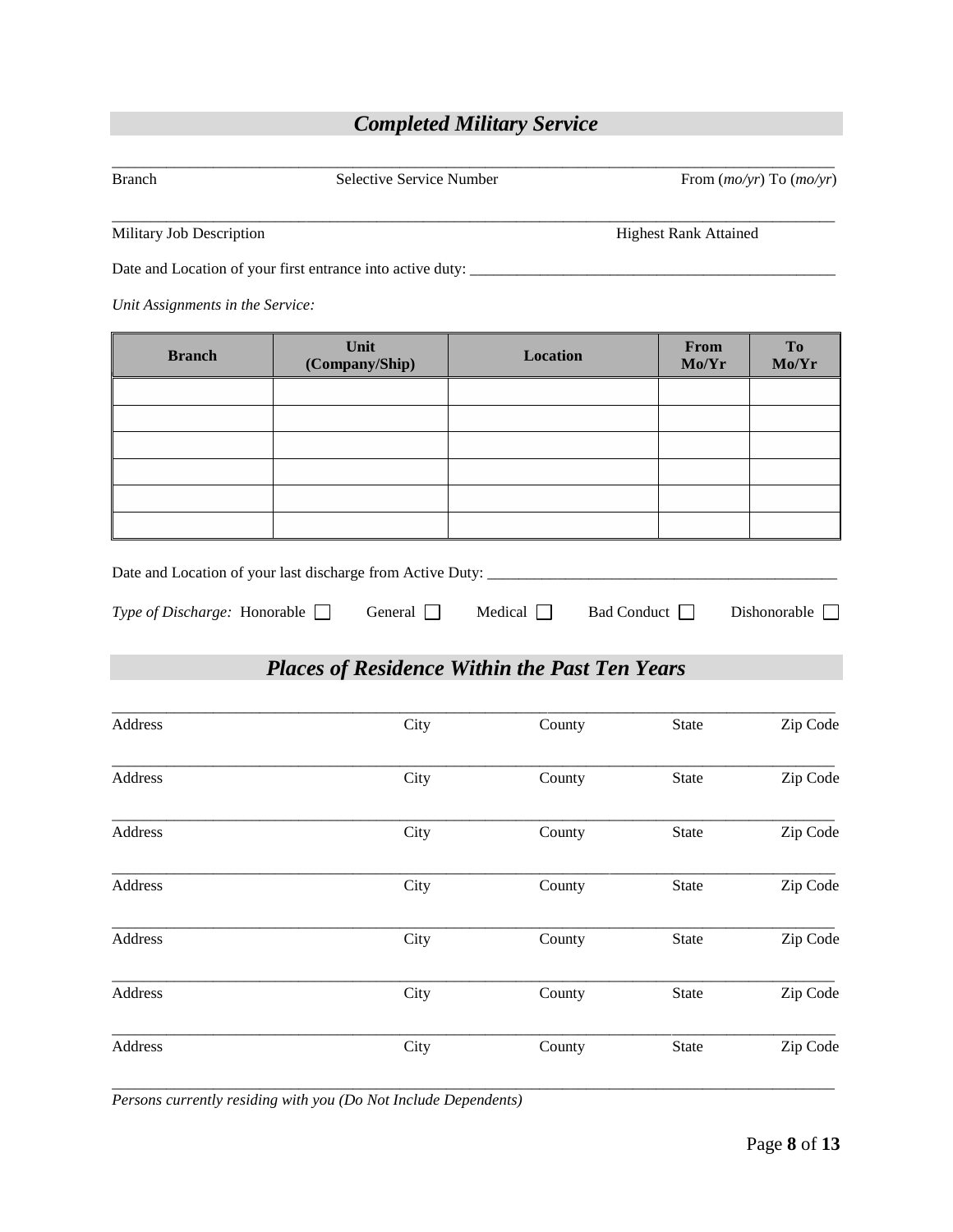*Personal References*

*Please include a minimum of three personal references. Do not include family members or previous employers.*  $\overline{a_1}$  ,  $\overline{a_2}$  ,  $\overline{a_3}$  ,  $\overline{a_4}$  ,  $\overline{a_5}$  ,  $\overline{a_6}$  ,  $\overline{a_7}$  ,  $\overline{a_8}$  ,  $\overline{a_9}$  ,  $\overline{a_9}$  ,  $\overline{a_9}$  ,  $\overline{a_9}$  ,  $\overline{a_9}$  ,  $\overline{a_9}$  ,  $\overline{a_9}$  ,  $\overline{a_9}$  ,  $\overline{a_9}$  , Last Name First First Middle Years Known  $\overline{a_1}$  ,  $\overline{a_2}$  ,  $\overline{a_3}$  ,  $\overline{a_4}$  ,  $\overline{a_5}$  ,  $\overline{a_6}$  ,  $\overline{a_7}$  ,  $\overline{a_8}$  ,  $\overline{a_9}$  ,  $\overline{a_9}$  ,  $\overline{a_9}$  ,  $\overline{a_9}$  ,  $\overline{a_9}$  ,  $\overline{a_9}$  ,  $\overline{a_9}$  ,  $\overline{a_9}$  ,  $\overline{a_9}$  , Address **Home Phone** Work Phone  $\overline{a_1}$  ,  $\overline{a_2}$  ,  $\overline{a_3}$  ,  $\overline{a_4}$  ,  $\overline{a_5}$  ,  $\overline{a_6}$  ,  $\overline{a_7}$  ,  $\overline{a_8}$  ,  $\overline{a_9}$  ,  $\overline{a_9}$  ,  $\overline{a_9}$  ,  $\overline{a_9}$  ,  $\overline{a_9}$  ,  $\overline{a_9}$  ,  $\overline{a_9}$  ,  $\overline{a_9}$  ,  $\overline{a_9}$  , Last Name First Middle Years Known  $\overline{a_1}$  ,  $\overline{a_2}$  ,  $\overline{a_3}$  ,  $\overline{a_4}$  ,  $\overline{a_5}$  ,  $\overline{a_6}$  ,  $\overline{a_7}$  ,  $\overline{a_8}$  ,  $\overline{a_9}$  ,  $\overline{a_9}$  ,  $\overline{a_9}$  ,  $\overline{a_9}$  ,  $\overline{a_9}$  ,  $\overline{a_9}$  ,  $\overline{a_9}$  ,  $\overline{a_9}$  ,  $\overline{a_9}$  , Address **Home Phone** Work Phone \_\_\_\_\_\_\_\_\_\_\_\_\_\_\_\_\_\_\_\_\_\_\_\_\_\_\_\_\_\_\_\_\_\_\_\_\_\_\_\_\_\_\_\_\_\_\_\_\_\_\_\_\_\_\_\_\_\_\_\_\_\_\_\_\_\_\_\_\_\_\_\_\_\_\_\_\_\_\_\_\_\_\_\_\_\_\_\_\_\_\_\_\_ Last Name First First Middle Years Known  $\overline{a_1}$  ,  $\overline{a_2}$  ,  $\overline{a_3}$  ,  $\overline{a_4}$  ,  $\overline{a_5}$  ,  $\overline{a_6}$  ,  $\overline{a_7}$  ,  $\overline{a_8}$  ,  $\overline{a_9}$  ,  $\overline{a_9}$  ,  $\overline{a_9}$  ,  $\overline{a_9}$  ,  $\overline{a_9}$  ,  $\overline{a_9}$  ,  $\overline{a_9}$  ,  $\overline{a_9}$  ,  $\overline{a_9}$  , Address **Home Phone** Work Phone *Employment History Please list all jobs in chronological order, beginning with the most recent. If you need more space, you may attach additional copies of page 10. Failure to fully complete employment information may result in disqualification.*  $\_$  ,  $\_$  ,  $\_$  ,  $\_$  ,  $\_$  ,  $\_$  ,  $\_$  ,  $\_$  ,  $\_$  ,  $\_$  ,  $\_$  ,  $\_$  ,  $\_$  ,  $\_$  ,  $\_$  ,  $\_$  ,  $\_$  ,  $\_$  ,  $\_$  ,  $\_$  ,  $\_$  ,  $\_$  ,  $\_$  ,  $\_$  ,  $\_$  ,  $\_$  ,  $\_$  ,  $\_$  ,  $\_$  ,  $\_$  ,  $\_$  ,  $\_$  ,  $\_$  ,  $\_$  ,  $\_$  ,  $\_$  ,  $\_$  , Employer **Address** Address **Phone #**  $\overline{a_1}$  ,  $\overline{a_2}$  ,  $\overline{a_3}$  ,  $\overline{a_4}$  ,  $\overline{a_5}$  ,  $\overline{a_6}$  ,  $\overline{a_7}$  ,  $\overline{a_8}$  ,  $\overline{a_9}$  ,  $\overline{a_9}$  ,  $\overline{a_9}$  ,  $\overline{a_9}$  ,  $\overline{a_9}$  ,  $\overline{a_9}$  ,  $\overline{a_9}$  ,  $\overline{a_9}$  ,  $\overline{a_9}$  , Position Title Employed From (mo/yr) To (mo/yr) Supervisor \_\_\_\_\_\_\_\_\_\_\_\_\_\_\_\_\_\_\_\_\_\_\_\_\_\_\_\_\_\_\_\_\_\_\_\_\_\_\_\_\_\_\_\_\_\_\_\_\_\_\_\_\_\_\_\_\_\_\_\_\_\_\_\_\_\_\_\_\_\_\_\_\_\_\_\_\_\_\_\_\_\_\_\_\_\_\_\_\_\_\_\_\_ Duties  $\overline{a_1}$  ,  $\overline{a_2}$  ,  $\overline{a_3}$  ,  $\overline{a_4}$  ,  $\overline{a_5}$  ,  $\overline{a_6}$  ,  $\overline{a_7}$  ,  $\overline{a_8}$  ,  $\overline{a_9}$  ,  $\overline{a_9}$  ,  $\overline{a_9}$  ,  $\overline{a_9}$  ,  $\overline{a_9}$  ,  $\overline{a_9}$  ,  $\overline{a_9}$  ,  $\overline{a_9}$  ,  $\overline{a_9}$  , Specific Reason for Leaving Starting Salary \_\_\_\_\_\_\_\_\_\_\_\_\_\_\_\_\_ Ending Salary \_\_\_\_\_\_\_\_\_\_\_\_\_\_\_\_ Number of Hours Worked Per Week \_\_ \_\_\_\_\_\_\_\_\_\_\_\_\_\_\_\_\_\_\_\_\_\_\_\_\_\_\_\_\_\_\_\_\_\_\_\_\_\_\_\_\_\_\_\_\_\_\_\_\_\_\_\_\_\_\_\_\_\_\_\_\_\_\_\_\_\_\_\_\_\_\_\_\_\_\_\_\_\_\_\_\_\_\_\_\_\_\_\_\_\_\_\_\_ Employer **Address** Address **Phone #** \_\_\_\_\_\_\_\_\_\_\_\_\_\_\_\_\_\_\_\_\_\_\_\_\_\_\_\_\_\_\_\_\_\_\_\_\_\_\_\_\_\_\_\_\_\_\_\_\_\_\_\_\_\_\_\_\_\_\_\_\_\_\_\_\_\_\_\_\_\_\_\_\_\_\_\_\_\_\_\_\_\_\_\_\_\_\_\_\_\_\_\_\_ Position Title Employed From (mo/yr) To (mo/yr) Supervisor  $\overline{a_1}$  ,  $\overline{a_2}$  ,  $\overline{a_3}$  ,  $\overline{a_4}$  ,  $\overline{a_5}$  ,  $\overline{a_6}$  ,  $\overline{a_7}$  ,  $\overline{a_8}$  ,  $\overline{a_9}$  ,  $\overline{a_9}$  ,  $\overline{a_9}$  ,  $\overline{a_9}$  ,  $\overline{a_9}$  ,  $\overline{a_9}$  ,  $\overline{a_9}$  ,  $\overline{a_9}$  ,  $\overline{a_9}$  , Duties \_\_\_\_\_\_\_\_\_\_\_\_\_\_\_\_\_\_\_\_\_\_\_\_\_\_\_\_\_\_\_\_\_\_\_\_\_\_\_\_\_\_\_\_\_\_\_\_\_\_\_\_\_\_\_\_\_\_\_\_\_\_\_\_\_\_\_\_\_\_\_\_\_\_\_\_\_\_\_\_\_\_\_\_\_\_\_\_\_\_\_\_\_ Specific Reason for Leaving Starting Salary \_\_\_\_\_\_\_\_\_\_\_\_\_\_\_\_\_\_\_\_\_\_ Ending Salary \_\_\_\_\_\_\_\_\_\_\_\_\_\_\_\_\_\_\_\_\_ Number of Hours Worked Per Week \_\_\_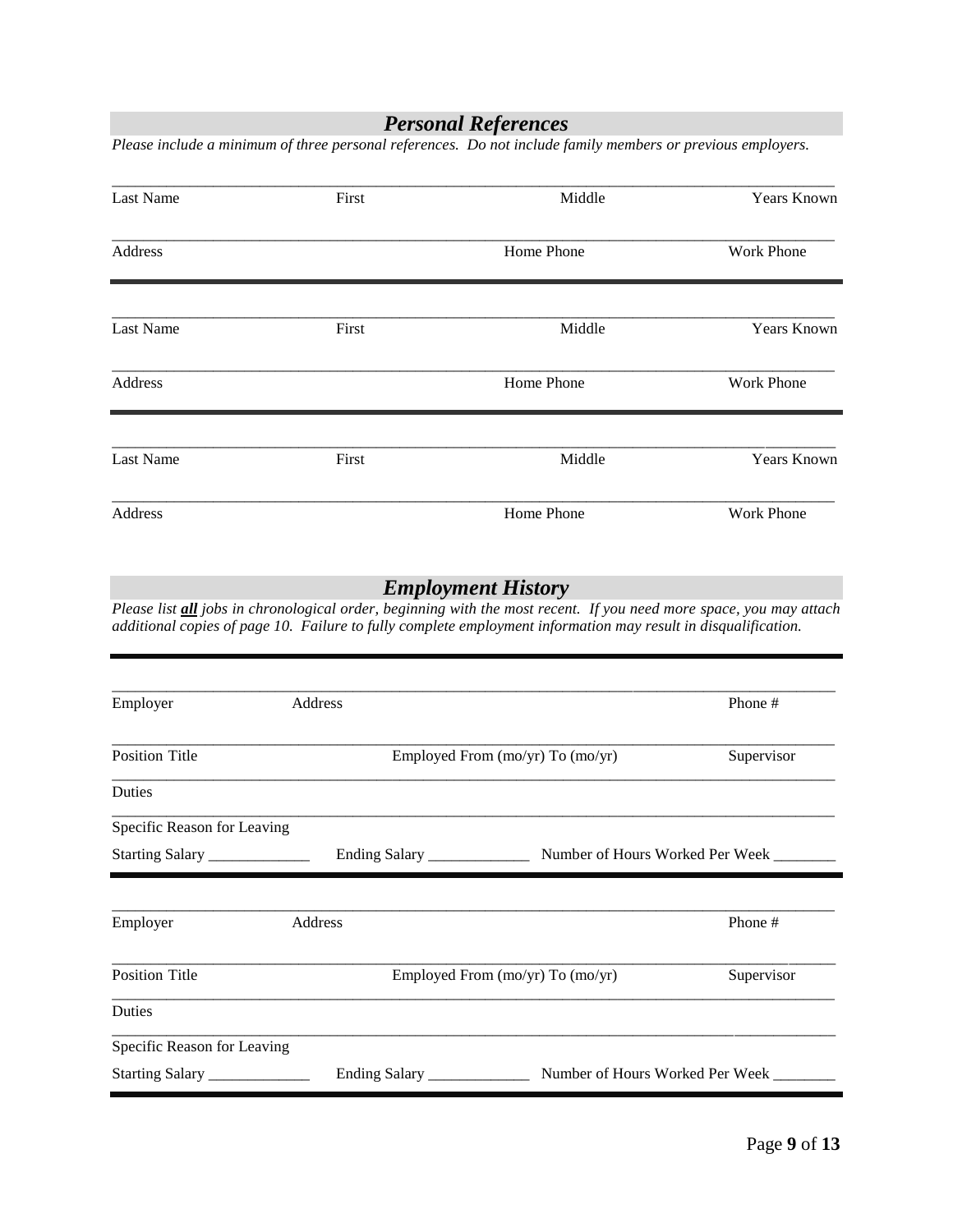| Employer                       | Address                     |                                                                           | Phone #    |
|--------------------------------|-----------------------------|---------------------------------------------------------------------------|------------|
| <b>Position Title</b>          |                             | Employed From (mo/yr) To (mo/yr)                                          | Supervisor |
| Duties                         |                             |                                                                           |            |
| Specific Reason for Leaving    |                             |                                                                           |            |
| Starting Salary ______________ |                             |                                                                           |            |
| Employer                       | Address                     |                                                                           | Phone #    |
| <b>Position Title</b>          |                             | Employed From (mo/yr) To (mo/yr)                                          | Supervisor |
| <b>Duties</b>                  |                             |                                                                           |            |
| Specific Reason for Leaving    |                             |                                                                           |            |
| Starting Salary ______________ |                             |                                                                           |            |
|                                |                             |                                                                           |            |
| Employer                       | Address                     |                                                                           | Phone #    |
| <b>Position Title</b>          |                             | Employed From (mo/yr) To (mo/yr)                                          | Supervisor |
| Duties                         |                             |                                                                           |            |
| Specific Reason for Leaving    |                             |                                                                           |            |
| Starting Salary ______________ |                             | Ending Salary ___________________ Number of Hours Worked Per Week _______ |            |
| Employer                       | Address                     |                                                                           | Phone #    |
|                                |                             |                                                                           |            |
| <b>Position Title</b>          |                             | Employed From (mo/yr) To (mo/yr)                                          | Supervisor |
| Duties                         |                             |                                                                           |            |
| Specific Reason for Leaving    |                             |                                                                           |            |
| Starting Salary                | Ending Salary _____________ | Number of Hours Worked Per Week                                           |            |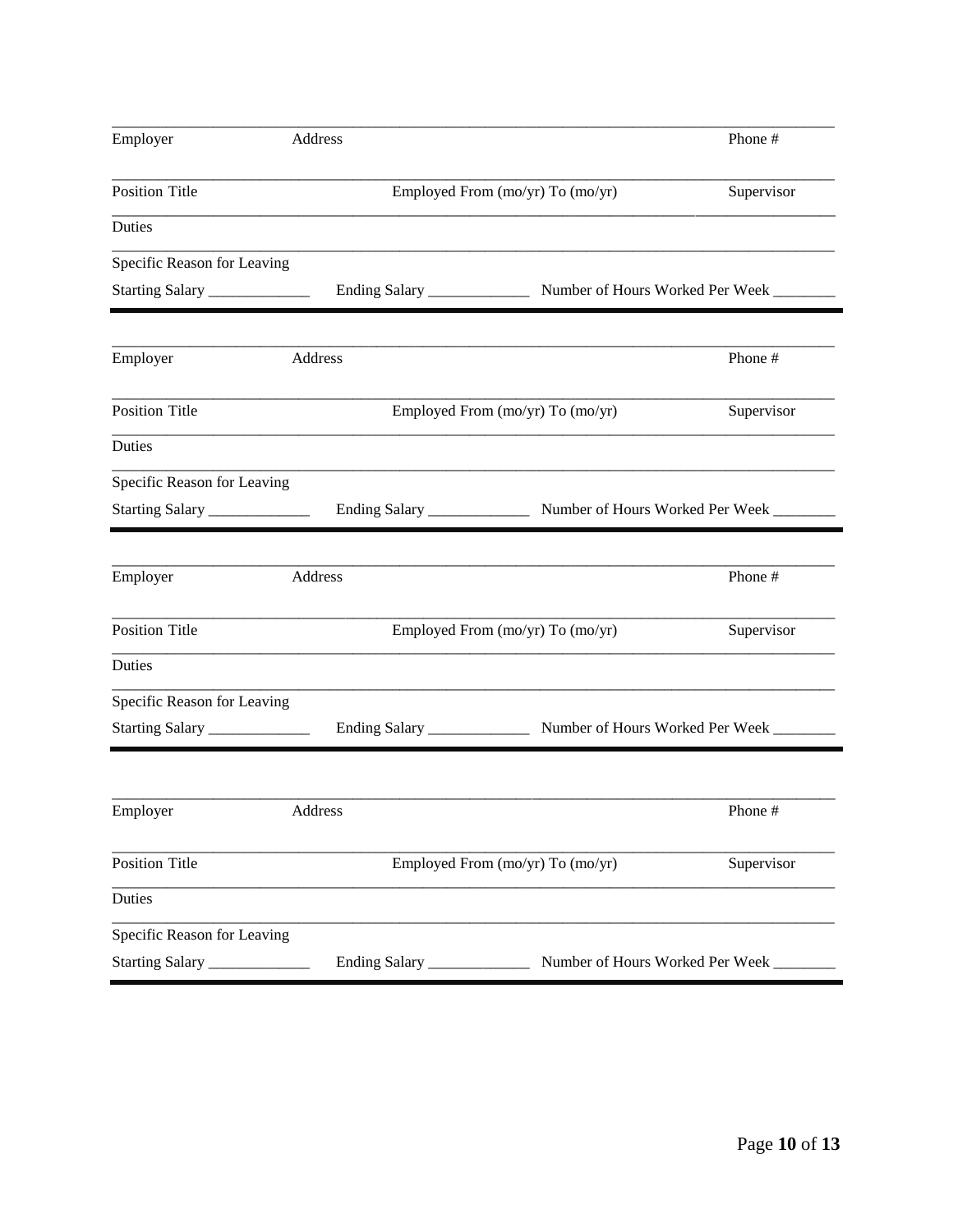|                                                                      | Have you ever been discharged, terminated or forced to resign from employment?                                                                                                                                                           | $Yes \Box No \Box$            |
|----------------------------------------------------------------------|------------------------------------------------------------------------------------------------------------------------------------------------------------------------------------------------------------------------------------------|-------------------------------|
| If "Yes," give name of employer(s) and specific reason(s):           |                                                                                                                                                                                                                                          |                               |
|                                                                      |                                                                                                                                                                                                                                          |                               |
|                                                                      |                                                                                                                                                                                                                                          |                               |
|                                                                      |                                                                                                                                                                                                                                          |                               |
|                                                                      |                                                                                                                                                                                                                                          |                               |
|                                                                      |                                                                                                                                                                                                                                          |                               |
|                                                                      | Have you ever lost wages or taken a day off without pay as a result of disciplinary action by a supervisor?                                                                                                                              |                               |
|                                                                      | Yes $\Box$ No $\Box$ If "Yes," give the name of the employer and your explanation:                                                                                                                                                       |                               |
|                                                                      |                                                                                                                                                                                                                                          |                               |
|                                                                      |                                                                                                                                                                                                                                          |                               |
|                                                                      |                                                                                                                                                                                                                                          |                               |
|                                                                      |                                                                                                                                                                                                                                          |                               |
|                                                                      |                                                                                                                                                                                                                                          |                               |
|                                                                      |                                                                                                                                                                                                                                          |                               |
|                                                                      |                                                                                                                                                                                                                                          |                               |
|                                                                      | <b>Criminal History</b>                                                                                                                                                                                                                  |                               |
|                                                                      | List all criminal charges (felonies, misdemeanors, either civilian or military, not traffic). This would include first<br>offender and nolo contendre pleas and/or dismissals; this would include incidents involving any other name you |                               |
| may have gone by in the past. Attach additional sheets if necessary. |                                                                                                                                                                                                                                          |                               |
| Have you ever been arrested and/or indicted? Yes $\Box$ No $\Box$    |                                                                                                                                                                                                                                          | If "Yes," give details below: |
| Offense Charged                                                      |                                                                                                                                                                                                                                          | Arresting/Charging Agency     |
| Date Arrested                                                        | Disposition of Case                                                                                                                                                                                                                      |                               |
|                                                                      |                                                                                                                                                                                                                                          |                               |
| Offense Charged                                                      |                                                                                                                                                                                                                                          | Arresting/Charging Agency     |
| Date Arrested                                                        | Disposition of Case                                                                                                                                                                                                                      |                               |
|                                                                      |                                                                                                                                                                                                                                          |                               |
| Have you ever been convicted of a Felony?                            | No $\Box$ If "Yes," give details below:<br>$Yes$ $\Box$                                                                                                                                                                                  |                               |
|                                                                      |                                                                                                                                                                                                                                          |                               |
|                                                                      |                                                                                                                                                                                                                                          |                               |
|                                                                      |                                                                                                                                                                                                                                          |                               |
|                                                                      |                                                                                                                                                                                                                                          |                               |
|                                                                      | Have you ever been placed on Probation? Yes $\Box$ No $\Box$ If "Yes," give details below:                                                                                                                                               |                               |
|                                                                      |                                                                                                                                                                                                                                          |                               |
|                                                                      |                                                                                                                                                                                                                                          |                               |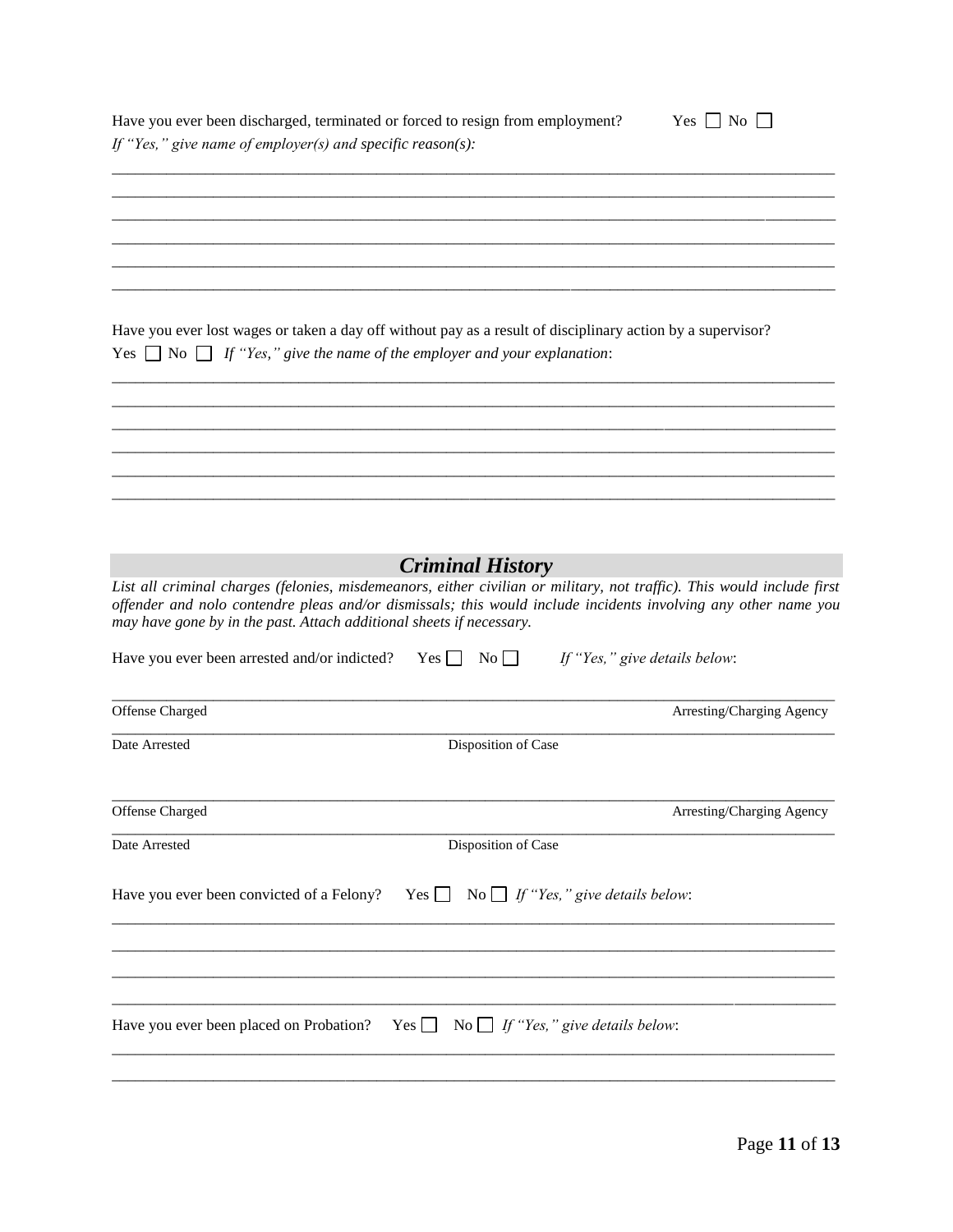### *Pending Charges or Indictments*

*List any pending or outstanding criminal charges or citations, to include unpaid/pending traffic citations.*

| Crime                         | <b>State and County</b>                                                                 | Date                        |
|-------------------------------|-----------------------------------------------------------------------------------------|-----------------------------|
| Crime                         | <b>State and County</b>                                                                 | Date                        |
| If "Yes," give details below: | Have you ever been questioned about or been the subject of a criminal investigation(s)? | $\overline{N_0}$    <br>Yes |
|                               |                                                                                         |                             |

mast or company punishment or any other disciplinary action while a member of the armed forces? Yes  $\Box$  No  $\Box$ *If "Yes," give details below*:

\_\_\_\_\_\_\_\_\_\_\_\_\_\_\_\_\_\_\_\_\_\_\_\_\_\_\_\_\_\_\_\_\_\_\_\_\_\_\_\_\_\_\_\_\_\_\_\_\_\_\_\_\_\_\_\_\_\_\_\_\_\_\_\_\_\_\_\_\_\_\_\_\_\_\_\_\_\_\_\_\_\_\_\_\_\_\_\_\_\_\_\_\_  $\overline{a_1}$  ,  $\overline{a_2}$  ,  $\overline{a_3}$  ,  $\overline{a_4}$  ,  $\overline{a_5}$  ,  $\overline{a_6}$  ,  $\overline{a_7}$  ,  $\overline{a_8}$  ,  $\overline{a_9}$  ,  $\overline{a_9}$  ,  $\overline{a_9}$  ,  $\overline{a_9}$  ,  $\overline{a_9}$  ,  $\overline{a_9}$  ,  $\overline{a_9}$  ,  $\overline{a_9}$  ,  $\overline{a_9}$  ,

# *Traffic Charges*

*List complete history, including pleas of Guilty and nolo contendere. Include all charges since being issued drivers' license.*

| Offense | State and County | Date |
|---------|------------------|------|
| Offense | State and County | Date |
| Offense | State and County | Date |
| Offense | State and County | Date |
| Offense | State and County | Date |
| Offense | State and County | Date |
| Offense | State and County | Date |
| Offense | State and County | Date |
| Offense | State and County | Date |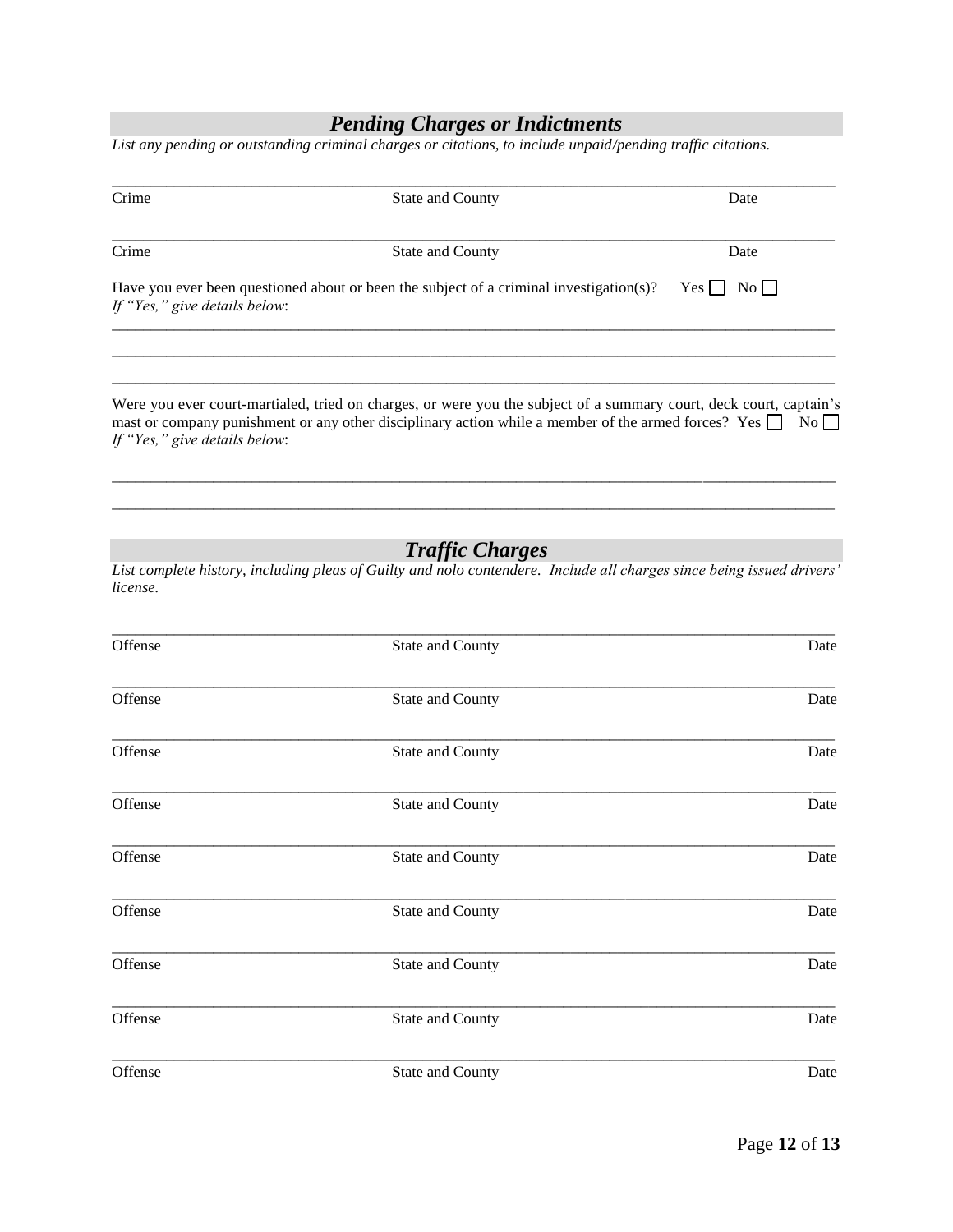# **Other Information**

Do you currently or have you in the past used any illegal drugs or used prescription drugs in an illegal manner? Yes  $\Box$ No  $\Box$  If "Yes," give specific details below, to include specific substances, number of times used, circumstances under which the use occurred and time frames of use:

Do you use tobacco products? Yes  $\Box$  No  $\Box$  If yes, explain:

Explain any events in your life that may come up in a background check that may or may not affect your employment in Public Safety work: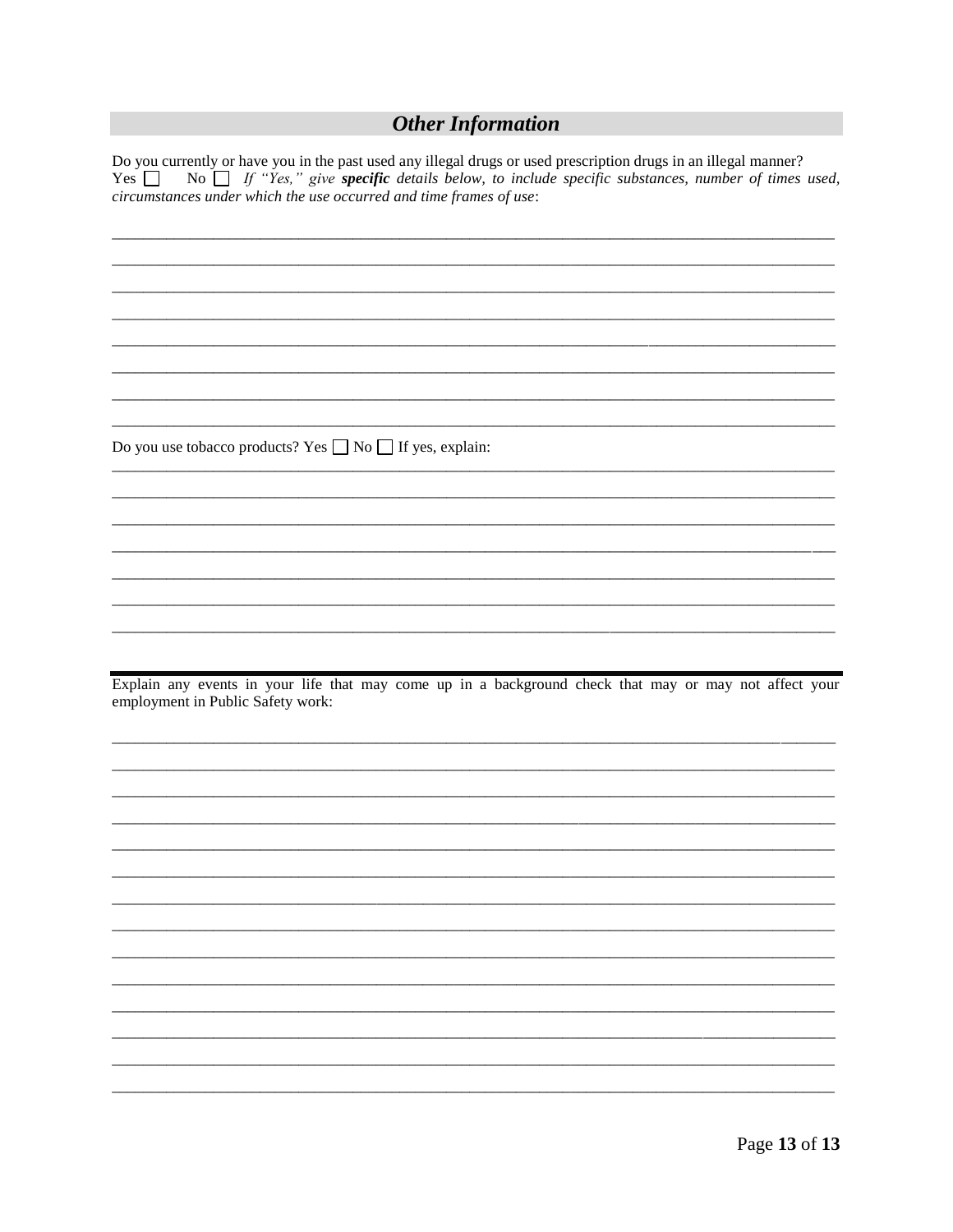As an applicant who is the subject of a Georgia only or a Georgia and Federal Bureau of Investigation (FBI) national fingerprint/biometric-based criminal history check for a non-criminal justice purpose (such as an application for criminal justice or non-criminal justice employment or a license, an immigration or naturalization matter, security clearance, or adoption), you have certain rights which are discussed below. All notices must be provided to you in writing. These obligations are pursuant to the Privacy Act of 1974, Title 5, United States Code (U.S.C.) Section 552a, and Title 28 Code of Federal Regulation (CFR), 50.12, among other authorities.

- You must be provided written notification that your fingerprints/biometrics will be used to check the criminal history records maintained by the Georgia Crime Information Center (GCIC) and the FBI, when a federal record check is so authorized.
- You must be provided an adequate written FBI Privacy Act Statement (dated 2013 or later) when you submit your fingerprints and associated personal information. This Privacy Act Statement must explain the authority for collecting your fingerprints and associated information and whether your fingerprints and associated information will be searched, shared, or explained.
- You must be advised in writing of the procedures for obtaining a change, correction, or update of your criminal history record as set forth at 28 CFR 16.34.
- You must be provided the opportunity to complete or challenge the accuracy of the information in your criminal history record (if you have such a record).
- If you have a criminal history record, you should be afforded a reasonable amount of time to correct or complete the record (or decline to do so) before the officials deny you the employment, license, or other benefit based on the information in the criminal history record.
- If agency policy permits, the officials may provide you with a copy of your criminal history record for review and possible challenge. If agency policy does not permit it to provide you a copy of the record, you may find information regarding how to obtain a copy of your Georgia criminal history record at the GBI website: https://gbi.georgia.gov/services/obtaining-criminal-history-recordinformation-frequently-asked-questions Information regarding how to obtain a copy of your FBI criminal history record is located at the FBI website: https://www.edo.cjis.gov
- If you decide to challenge the accuracy or completeness of your criminal history record, you should contact and send your challenge to the agency that contributed the questioned information. If the disputed arrest occurred in the State of Georgia, you may send your challenge directly to the GCIC. Contact information for the GCIC can be found at https://gbi.georgia.gov/services/obtainingcriminal-history-record-information-frequently-asked-questions Alternatively, you may send your challenge directly to the FBI by submitting a request via https://www.edo.cjis.gov. The FBI will then forward your challenge to the agency that contributed the questioned information and request the agency to verify or correct the challenge entry. Upon receipt of an official communication from that agency, the FBI will make any necessary changes/corrections to your record in accordance with the information supplied by that agency. (See 28 CFR 16.30 through 16.34.)
- You have the right to expect that officials receiving the results of the criminal history record check will use it only for the authorized purposes and will not retain or disseminate it in violation of federal statute, regulation or executive order, or rule, procedure or standard established by the National Crime Prevention and Privacy Compact Council.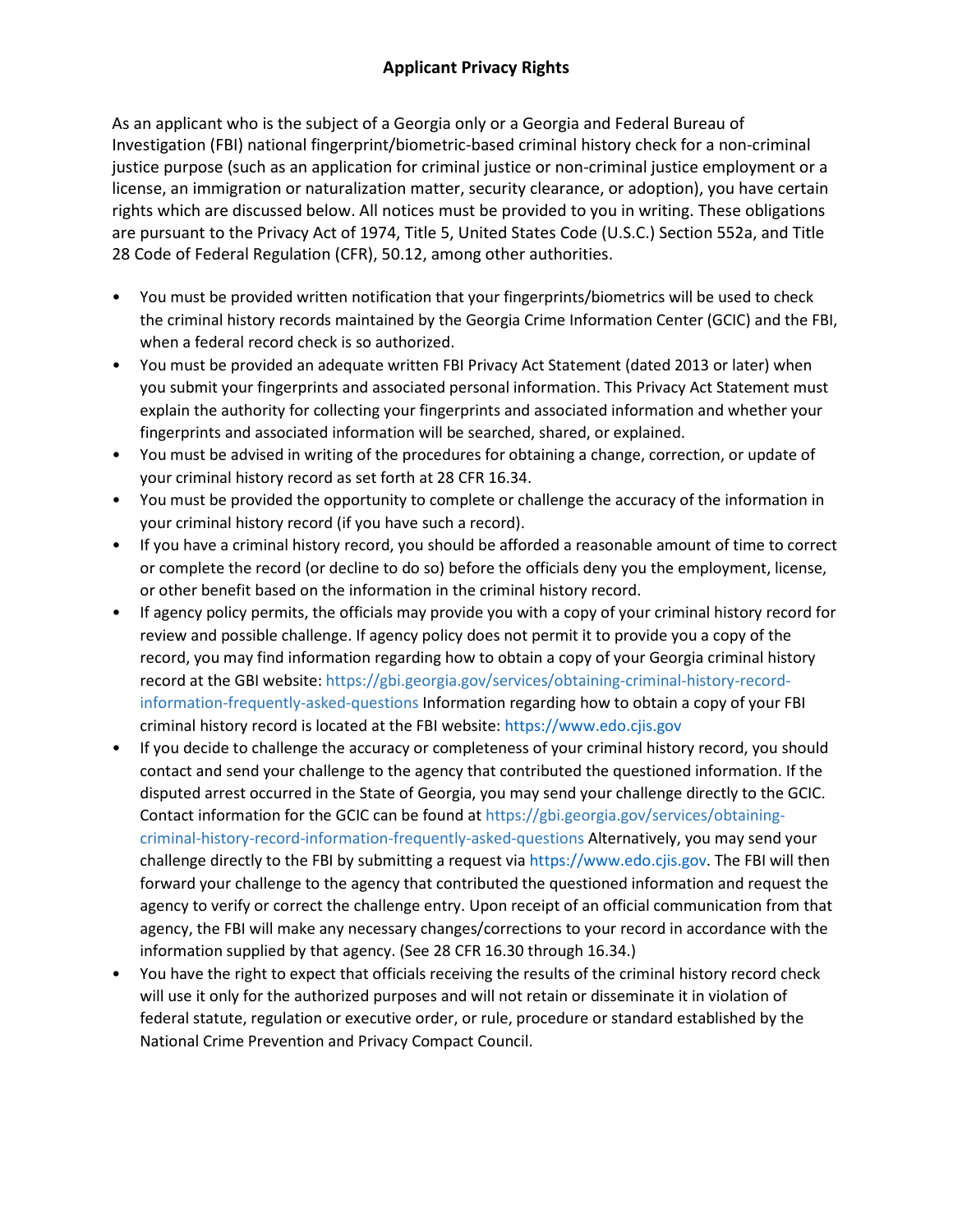# *This privacy act statement is located on the back of the (blue) FD-258 fingerprint card.*

Authority: The FBI's acquisition, preservation, and exchange of fingerprints and associated information is generally authorized under 28 U.S.C. 534. Depending on the nature of your application, supplemental authorities include Federal statutes, State statutes pursuant to Pub. L. 92-544, Presidential Executive Orders, and federal regulations. Providing your fingerprints and associated information is voluntary; however, failure to do so may affect completion or approval of your application.

Principle Purpose: Certain determinations, such as employment, licensing, and security clearances, may be predicated on fingerprint-based background checks. Your fingerprints and associated information/biometrics may be provided to the employing, investigating, or otherwise responsible agency, and/or the FBI for the purpose of comparing your fingerprints to other fingerprints in the FBI's Next Generation Identification (NGI) system or its successor systems (including civil, criminal, and latent fingerprint repositories) or other available records of the employing, investigating, or otherwise responsible agency. The FBI may retain your fingerprints and associated information/biometrics in NGI after the completion of this application and, while retained, your fingerprints may continue to be compared against other fingerprints submitted to or retained by NGI.

Routine Uses: During the processing of this application and for as long thereafter as your fingerprints and associated information/biometrics are retained in NGI, your information may be disclosed pursuant to your consent, and may be disclosed without your consent as permitted by the Privacy Act of 1974 and all applicable Routine Uses as may be published at any time in the Federal Register, including the Routine Uses for the NGI system and the FBI's Blanket Routine Uses. Routine uses include, but are not limited to, disclosures to: employing, governmental or authorized non-governmental agencies responsible for employment, contracting, licensing, security clearances, and other suitability determinations; local, state, tribal, or federal law enforcement agencies; criminal justice agencies; and agencies responsible for national security or public safety.

As of 02/04/2021